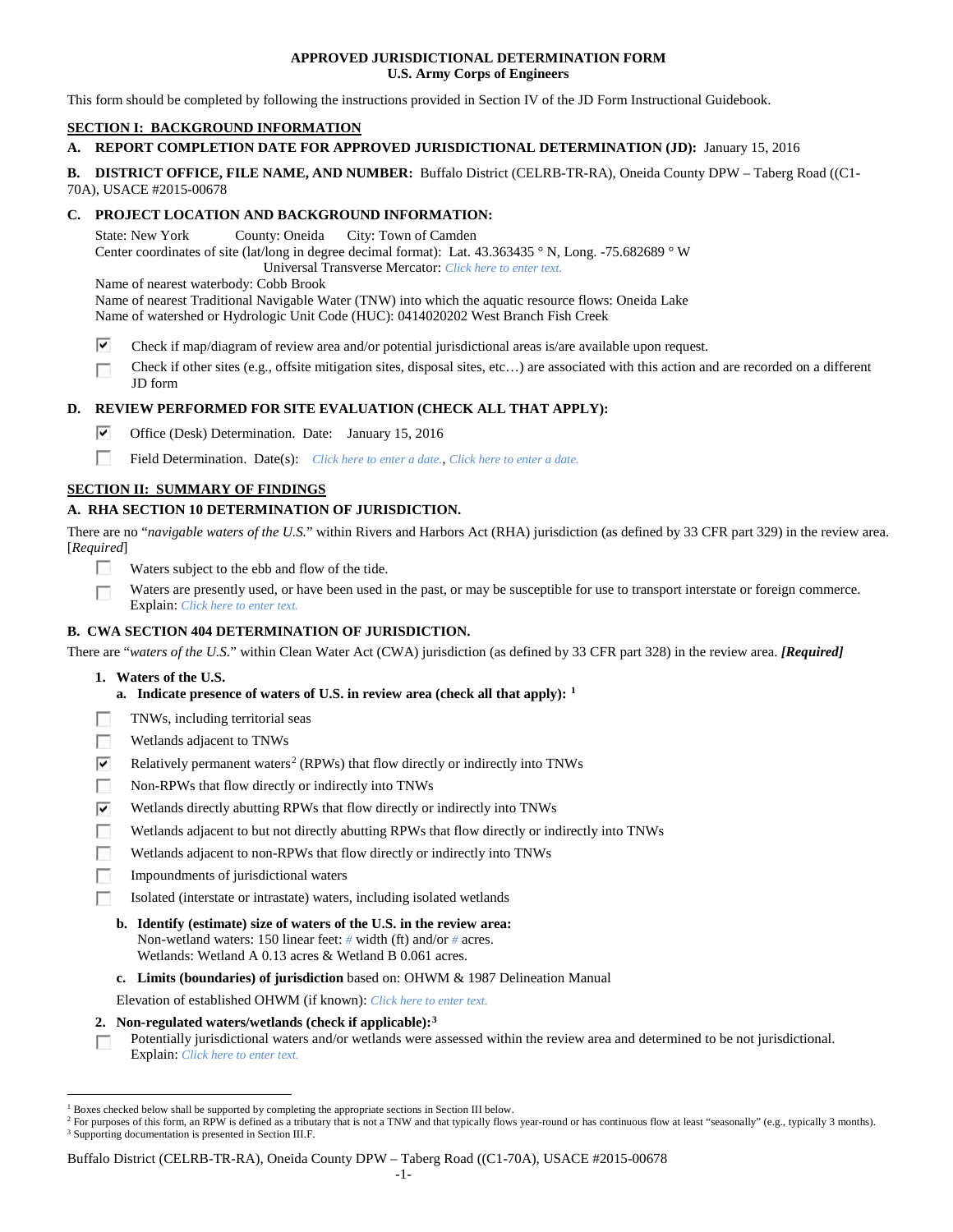### **SECTION III: CWA ANALYSIS**

### **A. TNWs AND WETLANDS ADJACENT TO TNWs**

**The agencies will assert jurisdiction over TNWs and wetlands adjacent to TNWs. If the aquatic resource is a TNW, complete Section III.A.1 and Section III.D.1. only; if the aquatic resource is a wetland adjacent to a TNW, complete Sections III.A.1 and 2 and Section III.D.1.; otherwise, see Section III.B below**.

- **1. TNW**  Identify TNW: *Click here to enter text.*
	- Summarize rationale supporting determination: *Click here to enter text.*
- **2. Wetland adjacent to TNW** Summarize rationale supporting conclusion that wetland is "adjacent": *Click here to enter text.*

### **B. CHARACTERISTICS OF TRIBUTARY (THAT IS NOT A TNW) AND ITS ADJACENT WETLANDS (IF ANY):**

**This section summarizes information regarding characteristics of the tributary and its adjacent wetlands, if any, and it helps determine whether or not the standards for jurisdiction established under Rapanos have been met.** 

**The agencies will assert jurisdiction over non-navigable tributaries of TNWs where the tributaries are "relatively permanent waters" (RPWs), i.e. tributaries that typically flow year-round or have continuous flow at least seasonally (e.g., typically 3 months). A wetland that directly abuts an RPW is also jurisdictional. If the aquatic resource is not a TNW, but has year-round (perennial) flow, skip to Section III.D.2. If the aquatic resource is a wetland directly abutting a tributary with perennial flow, skip to Section III.D.4.**

**A wetland that is adjacent to but that does not directly abut an RPW requires a significant nexus evaluation. Corps districts and EPA regions will include in the record any available information that documents the existence of a significant nexus between a relatively permanent tributary that is not perennial (and its adjacent wetlands if any) and a traditional navigable water, even though a significant nexus finding is not required as a matter of law.**

**If the waterbody[4](#page-1-0) is not an RPW, or a wetland directly abutting an RPW, a JD will require additional data to determine if the waterbody has a significant nexus with a TNW. If the tributary has adjacent wetlands, the significant nexus evaluation must consider the tributary in combination with all of its adjacent wetlands. This significant nexus evaluation that combines, for analytical purposes, the tributary and all of its adjacent wetlands is used whether the review area identified in the JD request is the tributary, or its adjacent wetlands, or both. If the JD covers a tributary with adjacent wetlands, complete Section III.B.1 for the tributary, Section III.B.2 for any onsite wetlands, and Section III.B.3 for all wetlands adjacent to that tributary, both onsite and offsite. The determination whether a significant nexus exists is determined in Section III.C below.**

**1. Characteristics of non-TNWs that flow directly or indirectly into TNW**

**(i) General Area Conditions:**

Watershed size: *# Choose an item.* Drainage area: *# Choose an item.*

Average annual rainfall: *#* inches Average annual snowfall: *#* inches

#### **(ii) Physical Characteristics:**

- (a) Relationship with TNW:
	- Tributary flows directly into TNW.
	- г. Tributary flows through *Choose an item.* tributaries before entering TNW.

Project waters are *Choose an item.* river miles from TNW. Project waters are *Choose an item.* river miles from RPW. Project waters are *Choose an item.* aerial (straight) miles from TNW. Project waters are *Choose an item.* aerial (straight) miles from RPW. Project waters cross or serve as state boundaries. Explain: *Click here to enter text.*

Identify flow route to TNW[5:](#page-1-1) *Click here to enter text.* Tributary stream order, if known: *Click here to enter text.*

(b) General Tributary Characteristics (check all that apply):

**Tributary** is: Natural

- Artificial (man-made). Explain: *Click here to enter text.*
- Manipulated (man-altered). Explain: *Click here to enter text.*

<span id="page-1-1"></span><span id="page-1-0"></span><sup>&</sup>lt;sup>4</sup> Note that the Instructional Guidebook contains additional information regarding swales, ditches, washes, and erosional features generally and in the arid West. <sup>5</sup> Flow route can be described by identifying, e.g., tributary a, which flows through the review area, to flow into tributary b, which then flows into TNW.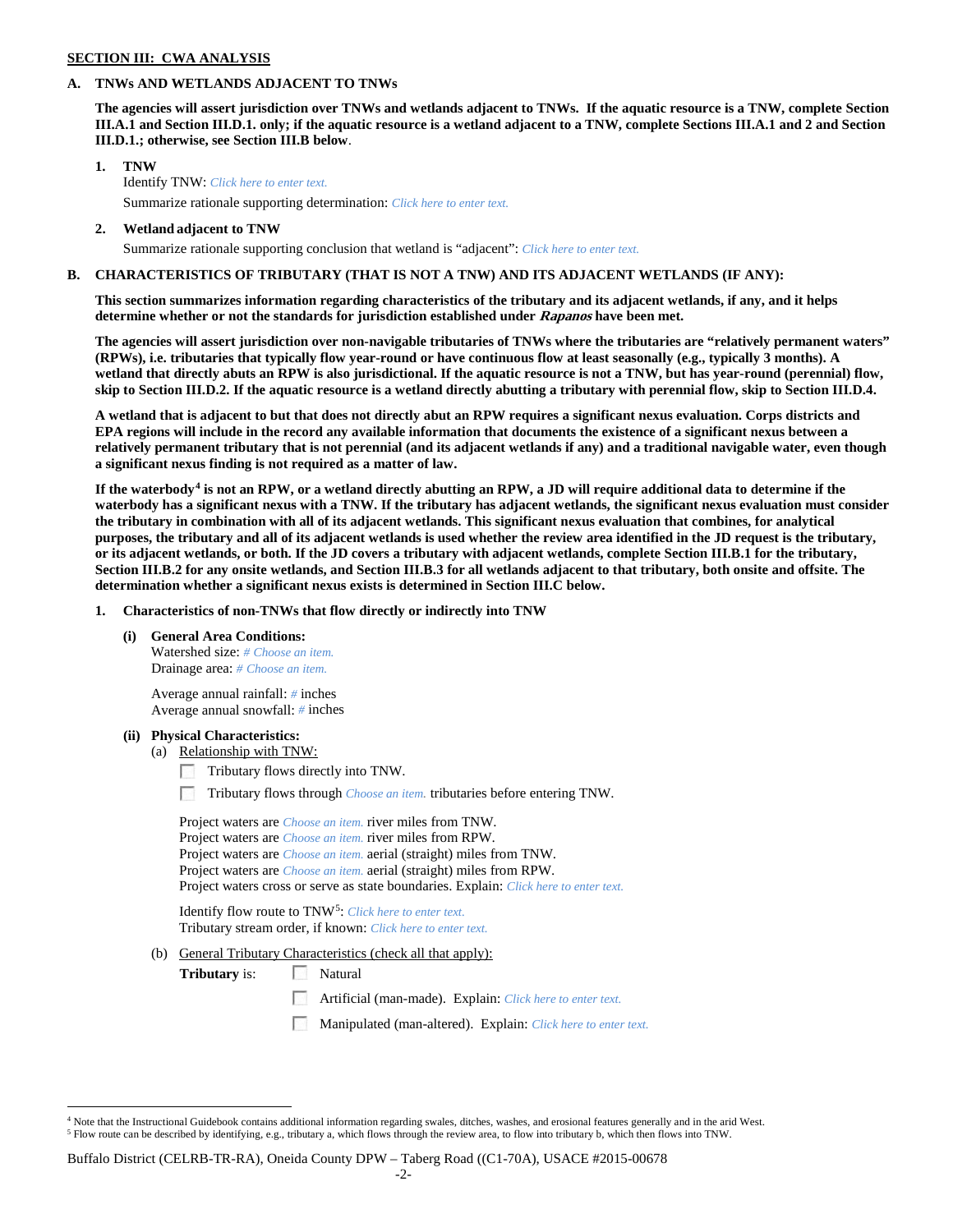|     |             | Tributary properties with respect to top of bank (estimate):<br>Average width: # feet<br>Average depth: $#$ feet<br>Average side slopes: Choose an item.                                                                                                                                                                                                                                                                                                         |    |        |                                                         |                                                                                                                                                                                        |
|-----|-------------|------------------------------------------------------------------------------------------------------------------------------------------------------------------------------------------------------------------------------------------------------------------------------------------------------------------------------------------------------------------------------------------------------------------------------------------------------------------|----|--------|---------------------------------------------------------|----------------------------------------------------------------------------------------------------------------------------------------------------------------------------------------|
|     |             | Primary tributary substrate composition (check all that apply):                                                                                                                                                                                                                                                                                                                                                                                                  |    |        |                                                         |                                                                                                                                                                                        |
|     |             | Silts                                                                                                                                                                                                                                                                                                                                                                                                                                                            |    | Sands  |                                                         | Concrete                                                                                                                                                                               |
|     |             | Cobbles                                                                                                                                                                                                                                                                                                                                                                                                                                                          |    | Gravel |                                                         | Muck                                                                                                                                                                                   |
|     |             | Bedrock                                                                                                                                                                                                                                                                                                                                                                                                                                                          | L. |        | Vegetation. Type/% cover: Click here to enter text.     |                                                                                                                                                                                        |
|     |             | Other. Explain: Click here to enter text.                                                                                                                                                                                                                                                                                                                                                                                                                        |    |        |                                                         |                                                                                                                                                                                        |
|     |             | Presence of run/riffle/pool complexes. Explain: Click here to enter text.<br>Tributary geometry: Choose an item.<br>Tributary gradient (approximate average slope): #%                                                                                                                                                                                                                                                                                           |    |        |                                                         | Tributary condition/stability [e.g., highly eroding, sloughing banks]. Explain: Click here to enter text.                                                                              |
| (c) | Flow:       | Tributary provides for: Choose an item.<br>Estimate average number of flow events in review area/year: Choose an item.<br>Describe flow regime: Click here to enter text.<br>Other information on duration and volume: Click here to enter text.                                                                                                                                                                                                                 |    |        |                                                         |                                                                                                                                                                                        |
|     |             | <b>Surface flow is:</b> <i>Choose an item.</i> <b>Characteristics:</b> <i>Click here to enter text.</i>                                                                                                                                                                                                                                                                                                                                                          |    |        |                                                         |                                                                                                                                                                                        |
|     | <b>Bart</b> | Subsurface flow: Choose an item. Explain findings: Click here to enter text.<br>Dye (or other) test performed: Click here to enter text.                                                                                                                                                                                                                                                                                                                         |    |        |                                                         |                                                                                                                                                                                        |
|     |             | Tributary has (check all that apply):<br>Bed and banks<br>OHWM <sup>6</sup> (check all indicators that apply):<br>clear, natural line impressed on the bank $\Box$<br>changes in the character of soil<br>shelving<br>vegetation matted down, bent, or absent<br>leaf litter disturbed or washed away<br>sediment deposition<br>water staining<br>other (list): Click here to enter text.<br>Discontinuous OHWM. <sup>7</sup> Explain: Click here to enter text. |    |        | the presence of wrack line<br>sediment sorting<br>scour | the presence of litter and debris<br>destruction of terrestrial vegetation<br>multiple observed or predicted flow events<br>abrupt change in plant community Click here to enter text. |
|     |             |                                                                                                                                                                                                                                                                                                                                                                                                                                                                  |    |        |                                                         |                                                                                                                                                                                        |
|     |             | High Tide Line indicated by:                                                                                                                                                                                                                                                                                                                                                                                                                                     |    |        |                                                         | If factors other than the OHWM were used to determine lateral extent of CWA jurisdiction (check all that apply):<br>Mean High Water Mark indicated by:                                 |
|     |             | oil or scum line along shore objects                                                                                                                                                                                                                                                                                                                                                                                                                             |    |        | survey to available datum;                              |                                                                                                                                                                                        |
|     |             | fine shell or debris deposits (foreshore)                                                                                                                                                                                                                                                                                                                                                                                                                        |    |        | physical markings;                                      |                                                                                                                                                                                        |
|     |             | physical markings/characteristics                                                                                                                                                                                                                                                                                                                                                                                                                                |    |        |                                                         | vegetation lines/changes in vegetation types.                                                                                                                                          |
|     |             | tidal gauges                                                                                                                                                                                                                                                                                                                                                                                                                                                     |    |        |                                                         |                                                                                                                                                                                        |
|     |             | other (list): Click here to enter text.                                                                                                                                                                                                                                                                                                                                                                                                                          |    |        |                                                         |                                                                                                                                                                                        |
|     |             | (iii) Chemical Characteristics:                                                                                                                                                                                                                                                                                                                                                                                                                                  |    |        |                                                         |                                                                                                                                                                                        |
|     |             |                                                                                                                                                                                                                                                                                                                                                                                                                                                                  |    |        |                                                         | Characterize tributary (e.g., water color is clear, discolored, oily film; water quality; general watershed characteristics, etc.).                                                    |
|     |             | Explain: Click here to enter text.                                                                                                                                                                                                                                                                                                                                                                                                                               |    |        |                                                         |                                                                                                                                                                                        |

Identify specific pollutants, if known: *Click here to enter text.*

<span id="page-2-1"></span><span id="page-2-0"></span> <sup>6</sup> <sup>6</sup>A natural or man-made discontinuity in the OHWM does not necessarily sever jurisdiction (e.g., where the stream temporarily flows underground, or where the OHWM has been removed by development or agricultural practices). Where there is a break in the OHWM that is unrelated to the waterbody's flow regime (e.g., flow over a rock outcrop or through a culvert), the agencies will look for indicators of flow above and below the break. 7 Ibid.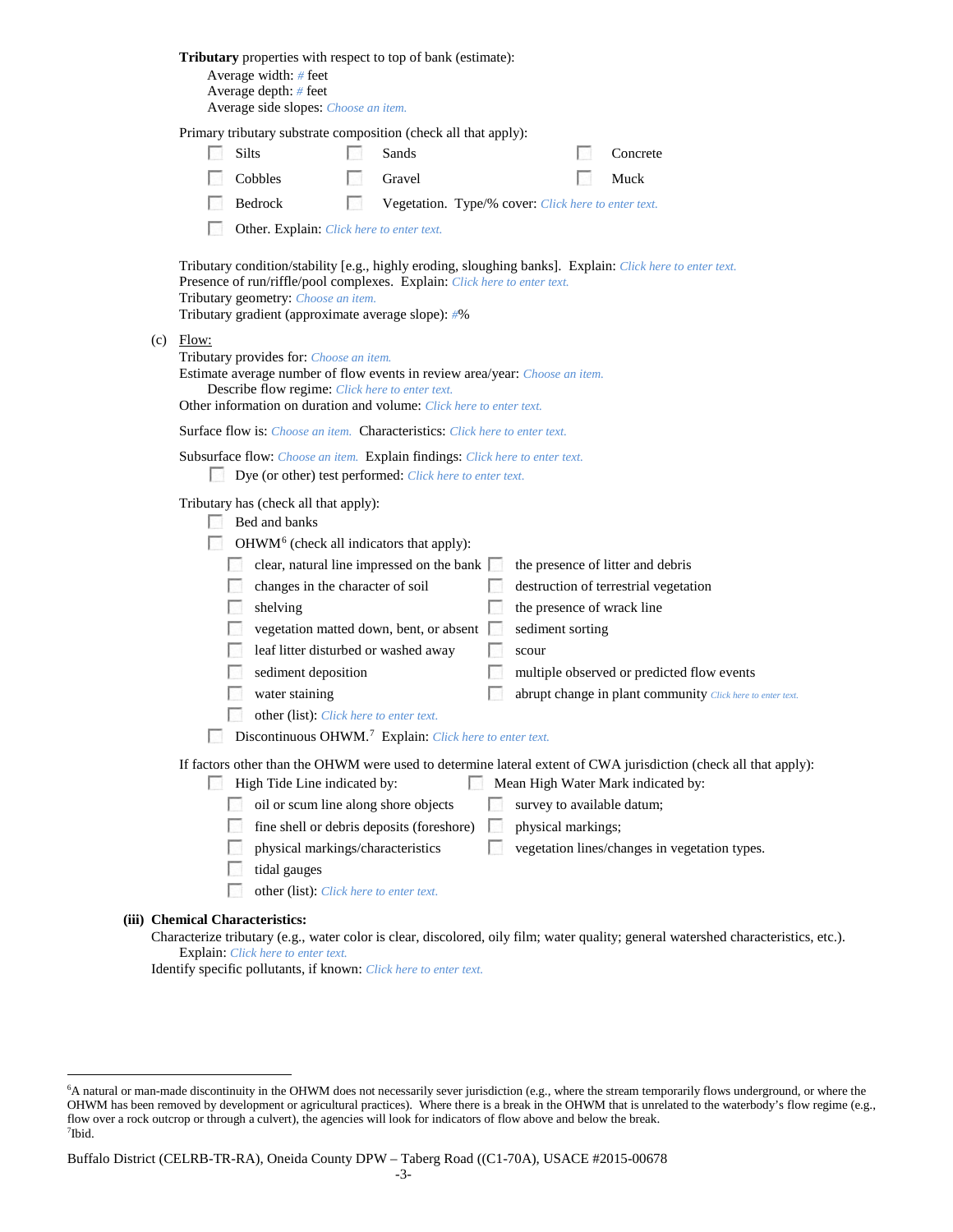### **(iv) Biological Characteristics. Channel supports (check all that apply):**

- Riparian corridor. Characteristics (type, average width): *Click here to enter text.*
- Wetland fringe. Characteristics: *Click here to enter text.*
- Habitat for:
	- Federally Listed species. Explain findings: *Click here to enter text.*
	- Fish/spawn areas. Explain findings: *Click here to enter text.*
	- $\mathcal{L}_{\rm{eff}}$ Other environmentally-sensitive species. Explain findings: *Click here to enter text.*
	- $\mathcal{L}_{\mathcal{S}}$ Aquatic/wildlife diversity. Explain findings: *Click here to enter text.*

#### **2. Characteristics of wetlands adjacent to non-TNW that flow directly or indirectly into TNW**

#### **(i) Physical Characteristics:**

- (a) General Wetland Characteristics: Properties: Wetland size: *#* acres Wetland type. Explain: *Click here to enter text.* Wetland quality. Explain: *Click here to enter text.* Project wetlands cross or serve as state boundaries. Explain: *Click here to enter text.*
- (b) General Flow Relationship with Non-TNW:
	- Flow is: *Choose an item.* Explain: *Click here to enter text.*

Surface flow is: *Choose an item.* Characteristics: *Click here to enter text.*

Subsurface flow: *Choose an item.* Explain findings: *Click here to enter text.*

Dye (or other) test performed: *Click here to enter text.*

# (c) Wetland Adjacency Determination with Non-TNW:

- $\sim$ Directly abutting
- **1999** Not directly abutting
	- $\sim$ Discrete wetland hydrologic connection. Explain: *Click here to enter text.*
	- $\overline{a}$ Ecological connection. Explain: *Click here to enter text.*
	- $\mathcal{L}_{\rm{eff}}$ Separated by berm/barrier. Explain: *Click here to enter text.*
- (d) Proximity (Relationship) to TNW

Project wetlands are *Choose an item.* river miles from TNW. Project waters are *Choose an item.* aerial (straight) miles from TNW. Flow is from: *Choose an item.* Estimate approximate location of wetland as within the *Choose an item.* floodplain.

#### **(ii) Chemical Characteristics:**

Characterize wetland system (e.g., water color is clear, brown, oil film on surface; water quality; general watershed characteristics; etc.). Explain: *Click here to enter text.*

Identify specific pollutants, if known: *Click here to enter text.*

#### **(iii) Biological Characteristics. Wetland supports (check all that apply):**

- Riparian buffer. Characteristics (type, average width): *Click here to enter text.*
- Vegetation type/percent cover. Explain: *Click here to enter text.*
- **Habitat for:** 
	- Federally Listed species. Explain findings: *Click here to enter text.*
	- Fish/spawn areas. Explain findings: *Click here to enter text.*
	- Other environmentally-sensitive species. Explain findings: *Click here to enter text.*
	- Aquatic/wildlife diversity. Explain findings: *Click here to enter text.*

#### **3. Characteristics of all wetlands adjacent to the tributary (if any)**

All wetland(s) being considered in the cumulative analysis: *Choose an item.* Approximately (*#*) acres in total are being considered in the cumulative analysis.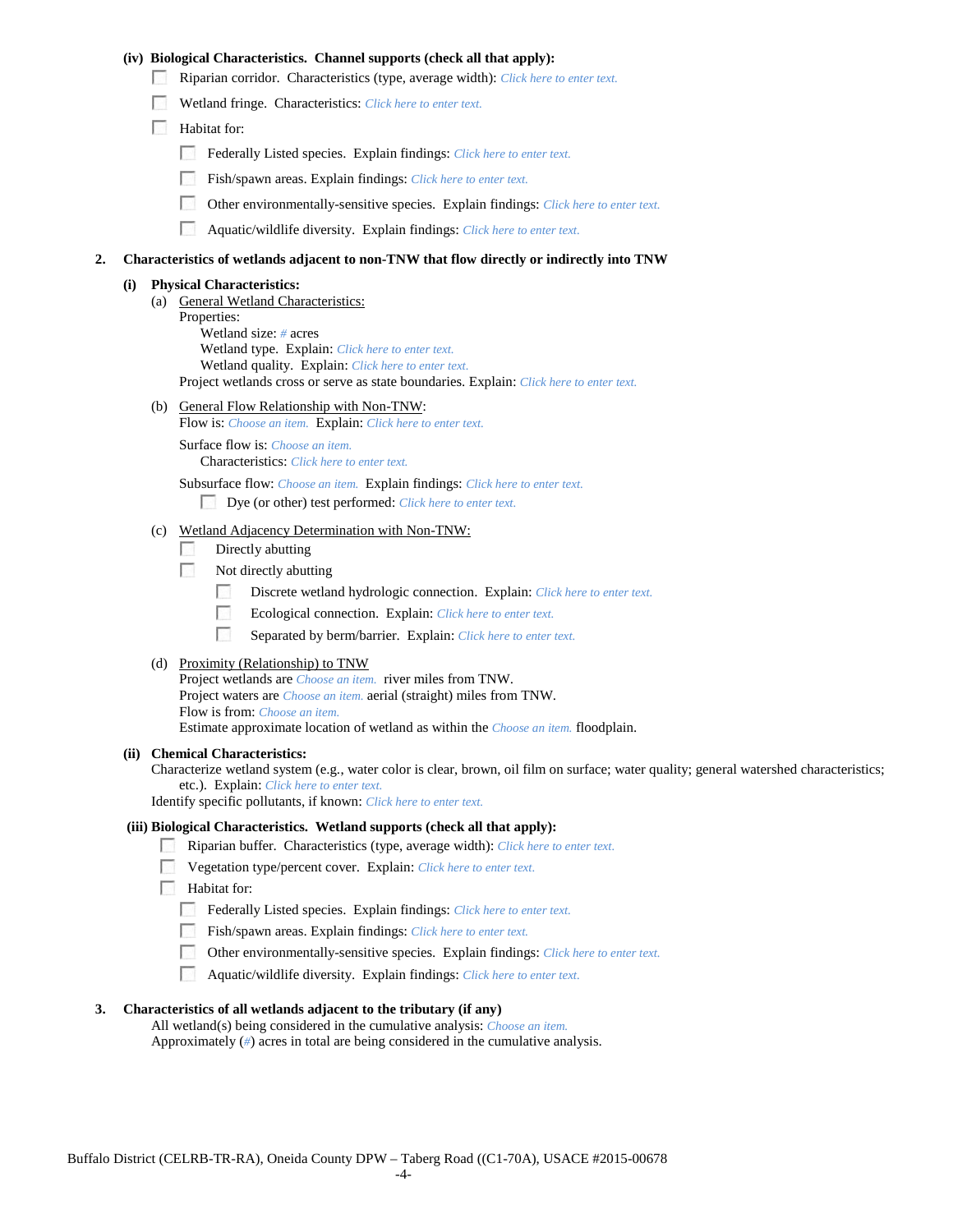For each wetland, specify the following:

| Directly abuts? $(Y/N)$ | Size (in acres) | Directly abuts? $(Y/N)$ | Size (in acres) |
|-------------------------|-----------------|-------------------------|-----------------|
| Y/N                     |                 |                         |                 |
| Y/N                     |                 | Y/N                     |                 |
| Y/N                     |                 | Y/N                     |                 |
| Y/N                     |                 | Y/N                     |                 |

Summarize overall biological, chemical and physical functions being performed: *Click here to enter text.*

### **C. SIGNIFICANT NEXUS DETERMINATION**

**A significant nexus analysis will assess the flow characteristics and functions of the tributary itself and the functions performed by any wetlands adjacent to the tributary to determine if they significantly affect the chemical, physical, and biological integrity of a TNW. For each of the following situations, a significant nexus exists if the tributary, in combination with all of its adjacent wetlands, has more than a speculative or insubstantial effect on the chemical, physical and/or biological integrity of a TNW. Considerations when evaluating significant nexus include, but are not limited to the volume, duration, and frequency of the flow of water in the tributary and its proximity to a TNW, and the functions performed by the tributary and all its adjacent wetlands. It is not appropriate to determine significant nexus based solely on any specific threshold of distance (e.g. between a tributary and its adjacent wetland or between a tributary and the TNW). Similarly, the fact an adjacent wetland lies within or outside of a floodplain is not solely determinative of significant nexus.** 

#### **Draw connections between the features documented and the effects on the TNW, as identified in the** *Rapanos* **Guidance and discussed in the Instructional Guidebook. Factors to consider include, for example:**

- Does the tributary, in combination with its adjacent wetlands (if any), have the capacity to carry pollutants or flood waters to TNWs, or to reduce the amount of pollutants or flood waters reaching a TNW?
- Does the tributary, in combination with its adjacent wetlands (if any), provide habitat and lifecycle support functions for fish and other species, such as feeding, nesting, spawning, or rearing young for species that are present in the TNW?
- Does the tributary, in combination with its adjacent wetlands (if any), have the capacity to transfer nutrients and organic carbon that support downstream foodwebs?
- Does the tributary, in combination with its adjacent wetlands (if any), have other relationships to the physical, chemical, or biological integrity of the TNW?

#### *Note: the above list of considerations is not inclusive and other functions observed or known to occur should be documented below:*

- **1. Significant nexus findings for non-RPW that has no adjacent wetlands and flows directly or indirectly into TNWs.** Explain findings of presence or absence of significant nexus below, based on the tributary itself, then go to Section III.D: *Click here to enter text.*
- **2. Significant nexus findings for non-RPW and its adjacent wetlands, where the non-RPW flows directly or indirectly into TNWs.**  Explain findings of presence or absence of significant nexus below, based on the tributary in combination with all of its adjacent wetlands, then go to Section III.D: *Click here to enter text.*
- **3. Significant nexus findings for wetlands adjacent to an RPW but that do not directly abut the RPW.** Explain findings of presence or absence of significant nexus below, based on the tributary in combination with all of its adjacent wetlands, then go to Section III.D: *Click here to enter text.*

# **D. DETERMINATIONS OF JURISDICTIONAL FINDINGS. THE SUBJECT WATERS/WETLANDS ARE (CHECK ALL THAT APPLY):**

- **1. TNWs and Adjacent Wetlands.** Check all that apply and provide size estimates in review area:
	- TNWs: *#* linear feet *#* width (ft), Or, *#* acres.
	- $\sim$ Wetlands adjacent to TNWs: *#* acres.

# **2. RPWs that flow directly or indirectly into TNWs.**

- $\nabla$  Tributaries of TNWs where tributaries typically flow year-round are jurisdictional. Provide data and rationale indicating that tributary is perennial: Delineation report identifies stream as perennial, which is consistent with USGS and NYSDEC mapping. Site photos show flow and stream dimension characteristics of perennial stream.
- Tributaries of TNW where tributaries have continuous flow "seasonally" (e.g., typically three months each year) are jurisdictional. Data supporting this conclusion is provided at Section III.B. Provide rationale indicating that tributary flows seasonally: *Click here to enter text.*.

Provide estimates for jurisdictional waters in the review area (check all that apply):

- $\triangledown$  Tributary waters: 150 linear feet # width (ft).
- Other non-wetland waters: *#* acres.

Identify type(s) of waters: *Click here to enter text.*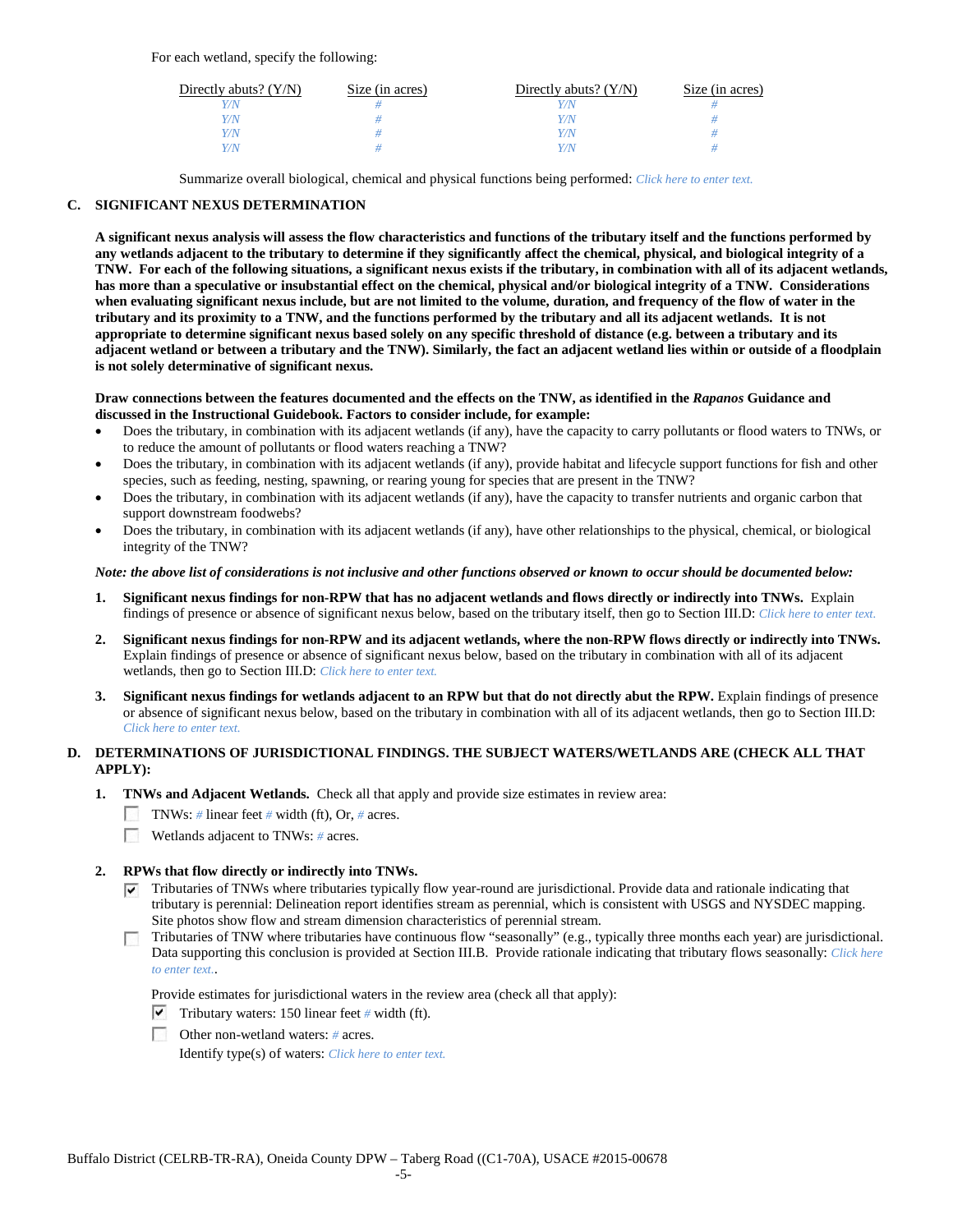### **3. Non-RPWs[8](#page-5-0) that flow directly or indirectly into TNWs.**

Waterbody that is not a TNW or an RPW, but flows directly or indirectly into a TNW, and it has a significant nexus with a **COLLEGE** TNW is jurisdictional. Data supporting this conclusion is provided at Section III.C.

Provide estimates for jurisdictional waters within the review area (check all that apply):

- Tributary waters: *#* linear feet *#* width (ft).
- Other non-wetland waters: *#* acres.
	- Identify type(s) of waters: *Click here to enter text.*

### **4. Wetlands directly abutting an RPW that flow directly or indirectly into TNWs.**

- $\vee$  Wetlands directly abut RPW and thus are jurisdictional as adjacent wetlands.
	- Wetlands directly abutting an RPW where tributaries typically flow year-round. Provide data and rationale indicating that tributary is perennial in Section III.D.2, above. Provide rationale indicating that wetland is directly abutting an RPW: Wetland delineation maps Wetlands A & B along Cobb Brook and notes the wetlands receive hydrology from the stream.
	- Wetlands directly abutting an RPW where tributaries typically flow "seasonally." Provide data indicating that tributary is seasonal in Section III.B and rationale in Section III.D.2, above. Provide rationale indicating that wetland is directly abutting an RPW: *Click here to enter text.*

Provide acreage estimates for jurisdictional wetlands in the review area: Wetland  $A + 0.13$  acres & Wetland B = 0.061 acres.

#### **5. Wetlands adjacent to but not directly abutting an RPW that flow directly or indirectly into TNWs.**

Wetlands that do not directly abut an RPW, but when considered in combination with the tributary to which they are **Barbara** adjacent and with similarly situated adjacent wetlands, have a significant nexus with a TNW are jurisidictional. Data supporting this conclusion is provided at Section III.C.

Provide acreage estimates for jurisdictional wetlands in the review area: *#* acres.

#### **6. Wetlands adjacent to non-RPWs that flow directly or indirectly into TNWs.**

Wetlands adjacent to such waters, and have when considered in combination with the tributary to which they are adjacent  $\overline{a}$ and with similarly situated adjacent wetlands, have a significant nexus with a TNW are jurisdictional. Data supporting this conclusion is provided at Section III.C.

Provide estimates for jurisdictional wetlands in the review area: *#* acres.

### **7. Impoundments of jurisdictional waters. [9](#page-5-1)**

- As a general rule, the impoundment of a jurisdictional tributary remains jurisdictional.
- Demonstrate that impoundment was created from "waters of the U.S.," or
- Demonstrate that water meets the criteria for one of the categories presented above (1-6), or
- $\sim$ Demonstrate that water is isolated with a nexus to commerce (see E below).

### **E. ISOLATED [INTERSTATE OR INTRA-STATE] WATERS, INCLUDING ISOLATED WETLANDS, THE USE, DEGRADATION OR DESTRUCTION OF WHICH COULD AFFECT INTERSTATE COMMERCE, INCLUDING ANY SUCH WATERS (CHECK ALL THAT APPLY):[10](#page-5-2)**

- which are or could be used by interstate or foreign travelers for recreational or other purposes.
- **1999** from which fish or shellfish are or could be taken and sold in interstate or foreign commerce.
- $\sim$ which are or could be used for industrial purposes by industries in interstate commerce.
- **1999** Interstate isolated waters.Explain: *Click here to enter text.*
- **1999** Other factors.Explain: *Click here to enter text.*

#### **Identify water body and summarize rationale supporting determination:** *Click here to enter text.*

Provide estimates for jurisdictional waters in the review area (check all that apply):

- Tributary waters: *#* linear feet *#* width (ft).
- Other non-wetland waters: *#* acres.
	- Identify type(s) of waters: *Click here to enter text.*
- Wetlands: *#* acres.

 $\frac{1}{8}$ 

<span id="page-5-1"></span><span id="page-5-0"></span><sup>&</sup>lt;sup>8</sup>See Footnote # 3.<br><sup>9</sup> To complete the analysis refer to the key in Section III.D.6 of the Instructional Guidebook.

<span id="page-5-2"></span><sup>&</sup>lt;sup>10</sup> Prior to asserting or declining CWA jurisdiction based solely on this category, Corps Districts will elevate the action to Corps and EPA HQ for review consistent with the process described in the Corps/EPA *Memorandum Regarding CWA Act Jurisdiction Following Rapanos.*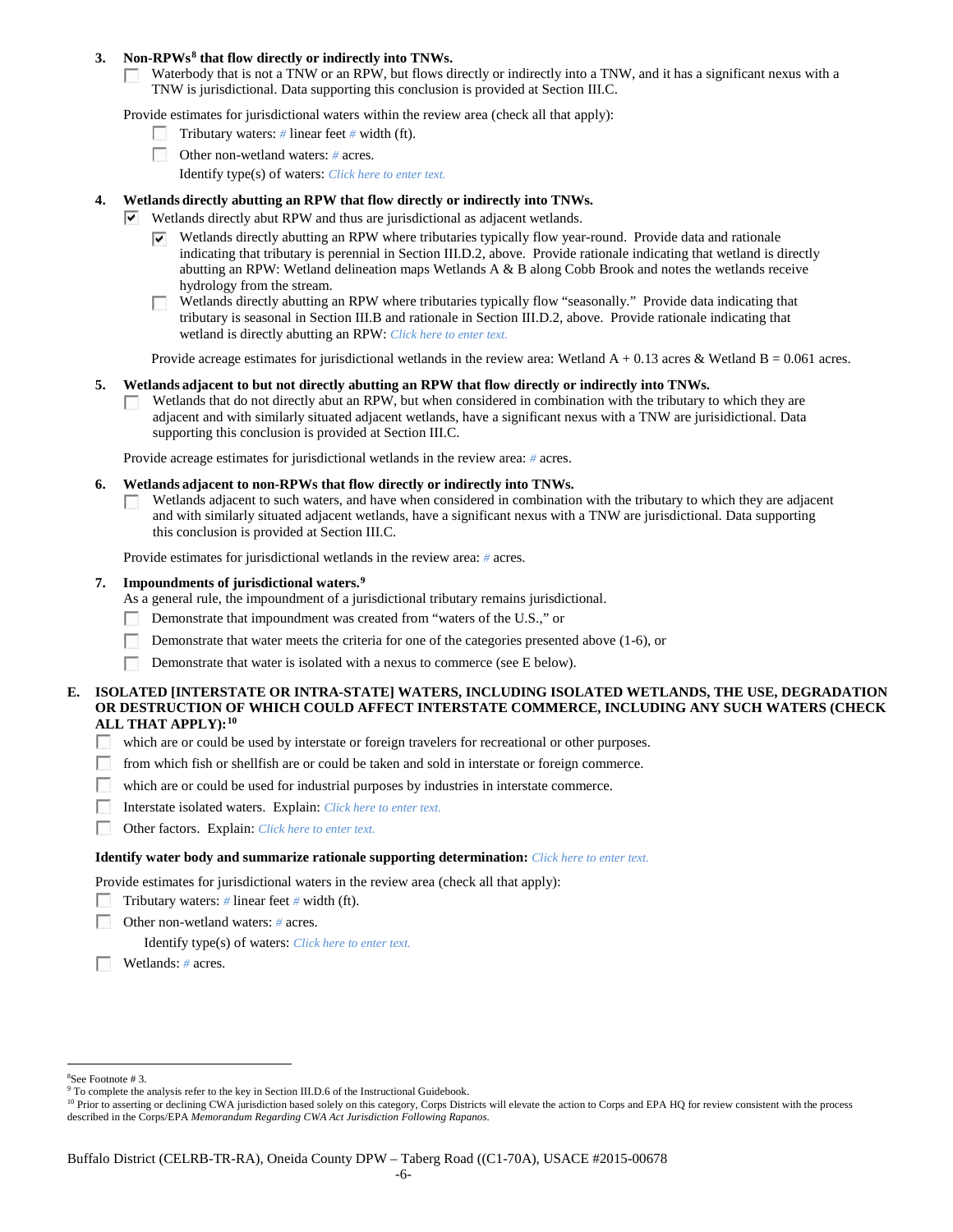# **F. NON-JURISDICTIONAL WATERS, INCLUDING WETLANDS (CHECK ALL THAT APPLY):**

|        | $\Box$ If potential wetlands were assessed within the review area, these areas did not meet the criteria in the 1987 Corps of Engineers                 |
|--------|---------------------------------------------------------------------------------------------------------------------------------------------------------|
|        | Wetland Delineation Manual and/or appropriate Regional Supplements.                                                                                     |
|        | Review area included isolated waters with no substantial nexus to interstate (or foreign) commerce.                                                     |
|        | Prior to the Jan 2001 Supreme Court decision in "SWANCC," the review area would have been regulated based solely on the<br>"Migratory Bird Rule" (MBR). |
| $\sim$ | Waters do not meet the "Significant Nexus" standard, where such a finding is required for jurisdiction. Explain: Click here to enter text.              |
|        |                                                                                                                                                         |

 $\sim$ Other: (explain, if not covered above): *Click here to enter text.*

Provide acreage estimates for non-jurisdictional waters in the review area, where the sole potential basis of jurisdiction is the MBR factors (i.e., presence of migratory birds, presence of endangered species, use of water for irrigated agriculture), using best professional judgment (check all that apply):

Non-wetland waters (i.e., rivers, streams): *#* linear feet *#* width (ft).

| Lakes/ponds: $#$ acres. |
|-------------------------|
|-------------------------|

- 200 Other non-wetland waters: *#* acres. List type of aquatic resource: *Click here to enter text.*.
- Wetlands: # acres.

Provide acreage estimates for non-jurisdictional waters in the review area that do not meet the "Significant Nexus" standard, where such a finding is required for jurisdiction (check all that apply):

- Е Non-wetland waters (i.e., rivers, streams): *#* linear feet *#* width (ft).
- Lakes/ponds: *#* acres. Е
- Other non-wetland waters: *#* acres. List type of aquatic resource: *Click here to enter text.*.
- Wetlands: # acres.

# **SECTION IV: DATA SOURCES.**

- **A. SUPPORTING DATA. Data reviewed for JD (check all that apply -** checked items shall be included in case file and, where checked and requested, appropriately reference sources below):
	- $\triangledown$  Maps, plans, plots or plat submitted by or on behalf of the applicant/consultant: Lochner Engineering
	- $\nabla$  Data sheets prepared/submitted by or on behalf of the applicant/consultant.
		- $\triangledown$  Office concurs with data sheets/delineation report.
		- Office does not concur with data sheets/delineation report.
		- Data sheets prepared by the Corps: *Click here to enter text.*
	- Corps navigable waters' study: *Click here to enter text.*
	- U.S. Geological Survey Hydrologic Atlas: Cobb Creek flows south to West Branch of Fish Creek which discharges into Oneida Lake, a section 10 TNW.
		- USGS NHD data.

г

- USGS 8 and 12 digit HUC maps.
- $\triangledown$  U.S. Geological Survey map(s). Cite scale & quad name: Camden East Quad 1:24,000 Cobb Brook identified and mapped as perennial located in valley
- USDA Natural Resources Conservation Service Soil Survey. Citation: NRCS websoil survey contained in delineation report. Soil mapped as Udifluvaquents-Fluvaquents complex that is frequently flooded.
- $\overline{v}$  National wetlands inventory map(s). Cite name: PEM1/SS1E wetland mapped on both sides of road.
- State/Local wetland inventory map(s): State wetland CE-3 mapped on each side of road. Stream mapped as class  $C(T)$
- FEMA/FIRM maps: Panel 36065C0306F, area located in Zone  $X$  area of minimal flood hazard
- 100-year Floodplain Elevation is: *Click here to enter text.* (National Geodectic Vertical Datum of 1929)
- Photographs:  $\blacktriangledown$  Aerial (Name & Date): 2008 ortho from application, stream channel and wetland evident ⊽
	- or  $\blacktriangledown$  Other (Name & Date): Application site photos dated April 28, 2015 flow entire stream width, stream with cobble bottom. Channel upstream has flow divided into two channels. Wetland evident.
- Previous determination(s). File no. and date of response letter: *Click here to enter text.* □
- Applicable/supporting case law: *Click here to enter text.*
- Applicable/supporting scientific literature: *Click here to enter text.* Г
- г Other information (please specify): *Click here to enter text.*

### **B. ADDITIONAL COMMENTS TO SUPPORT JD:** *Click here to enter text.*